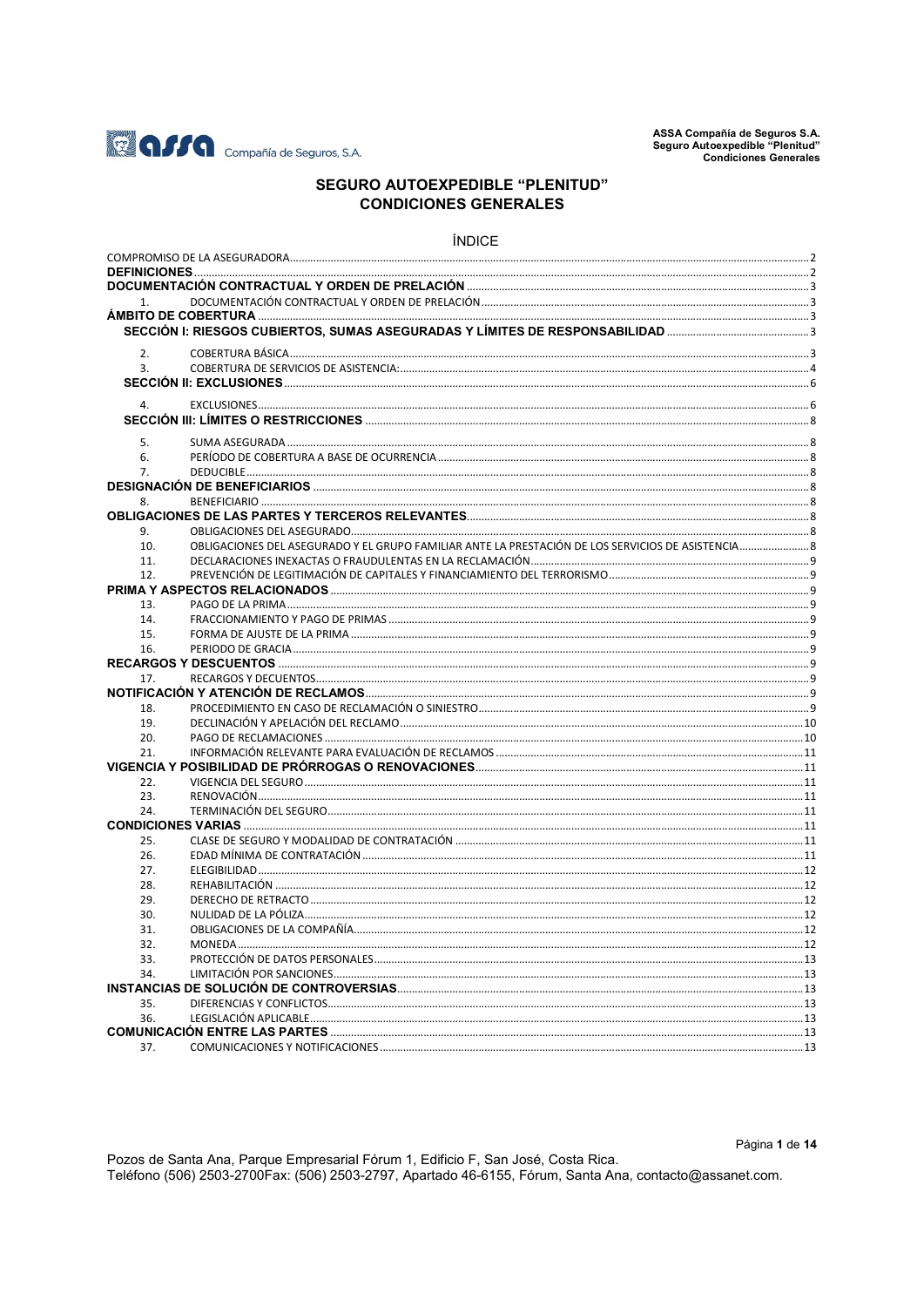

#### COMPROMISO DE LA ASEGURADORA

ASSA COMPAÑÍA DE SEGUROS, S. A., cédula jurídica número 3-101-593961, (en adelante conocida como la "COMPAÑÍA"), y de acuerdo con lo establecido en la Póliza de Seguro, se emite este Seguro AUTOEXPEDIBLE de acuerdo con las Condiciones Generales que a continuación se establecen y las declaraciones hechas por el Asegurado nombrado en la Propuesta de Seguro.

En ese sentido, la Compañía por este medio se compromete a observar, respetar y hacer cumplir los términos y condiciones de la presente Póliza. Sin embargo, el derecho a gozar de las prestaciones detalladas en la misma se supedita al correcto cumplimiento de parte del Asegurado con todos los dichos términos, condiciones y demás estipulaciones.

 $\frac{1}{\sqrt{2}}$  , and the set of the set of the set of the set of the set of the set of the set of the set of the set of the set of the set of the set of the set of the set of the set of the set of the set of the set of the

Giancarlo Caamaño Lizano Representante Autorizado ASSA Compañía de Seguros, S. A.

#### DEFINICIONES

Para todos los efectos, los términos que adelante se indican, tendrán las siguientes definiciones:

- 1. ACCIDENTE: Todo suceso imprevisto, involuntario, repentino y fortuito, causado por medios externos y de un modo violento, que afecte el organismo del Asegurado ocasionándole una o más lesiones.
- 2. ASEGURADO: Persona cubierta por esta Póliza y debidamente registrada en la Propuesta de Seguro.
- 3. BENEFICIARIO: Persona física a quien se le reconoce el derecho de recibir los beneficios derivados de este seguro autoexpedible.
- 4. CONDICIONES GENERALES: Conjunto de cláusulas predispuestas registradas ante SUGESE.
- 5. CONDICIÓN PREEXISTENTE: Condición física o enfermedad que ha sido investigada, diagnosticada o tratada con anterioridad a la fecha de la contratación de la Póliza.
- 6. DECLARACIONES DEL ASEGURADO: Manifestación realizada por el Asegurado en la Propuesta de Seguro.
- 7. DEPOSITO DE GARANTÍA: Cantidad de dinero en efectivo entregada por el Asegurado al proveedor perteneciente a la red de la Prestadora de Servicios, como garantía para la prestación del servicio de Alquiler de Equipo Médico Duradero.
- 8. DOMICILIO: Uso habitacional y habitual del Asegurado en territorio de la República de Costa Rica.
- 9. ENFERMEDAD: Toda alteración de salud sufrida por el Asegurado, que se origine independientemente de hechos accidentales.
- 10. ENFERMEDAD CRÓNICA: Enfermedad grave e incurable que puede ser controlada bajo cuidados médicos especiales y específicos.
- 11. ENFERMERO(A): Persona certificada legalmente autorizada para atender el cuidado de los enfermos, heridos o lesionados.
- 12. EQUIPO MÉDICO DURADERO: Equipo y suministros médicos, prescitos por un especialista de la salud, diseñados para uso diario y/o continuo.
- 13. FAMILIARES: Son familiares del Asegurado su cónyuge o compañero permanente y sus hijos.
- 14. FRACTURA: Rotura de un hueso que tiene como consecuencia la separación completa de la sustancia ósea, es decir, la pérdida de la continuidad del tejido óseo que debe ser diagnosticado por un Médico y soportado por estudios radiológicos. Se consideran Fracturas cubiertas las descritas en la Tabla de Lesiones "A" detallada en la Cobertura Básica de Fractura de Huesos.
- 15. GRUPO FAMILIAR: Conjunto de personas formado por el Asegurado y sus Familiares.
- 16. HUESO: Estructura orgánica rígida, compuesta por células y minerales que brinda sostén y protección al cuerpo humano.

Página 2 de 14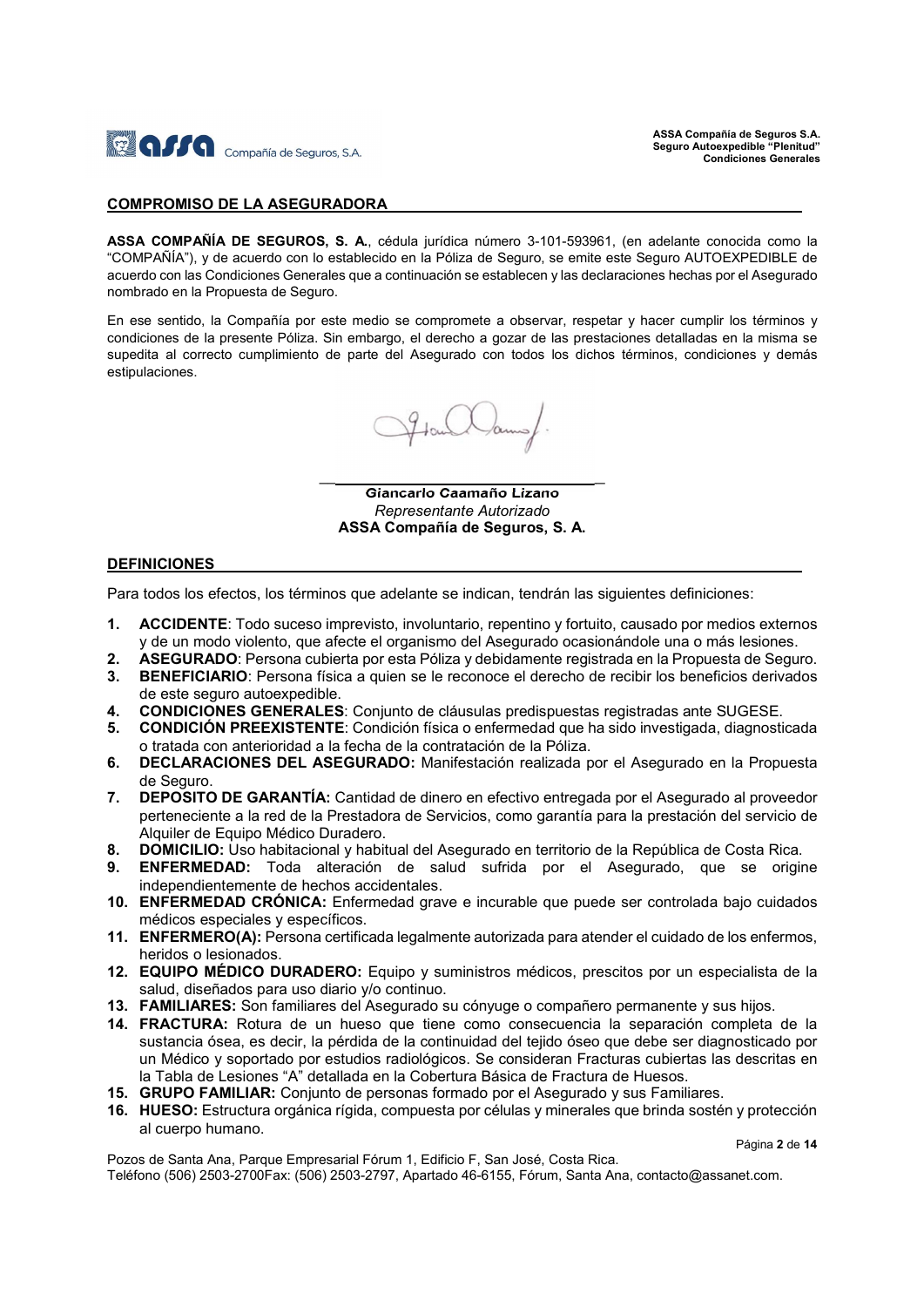

Página 3 de 14

- 17. LESIÓN: Menoscabo corporal y accidental que ocurre durante la vigencia de la Póliza.
- 18. MÉDICO: Profesional legalmente autorizado para profesar y ejercer la medicina en Costa Rica el cual deberá estar debidamente inscrito, vigente y autorizado ante el Colegio de Médicos y Cirujanos de Costa Rica. Sin perjuicio de lo anterior, el médico ningún caso podrá ser el Asegurado, su cónyuge o algún pariente del Asegurado en primer grado o segundo grado de consanguinidad o afinidad.
- 19. OPERADOR DE SEGUROS AUTOEXPEDIBLES: Persona autorizada para distribuir Seguros Autoexpedibles.
- 20. OSTEOPOROSIS: Enfermedad que provoca la disminución de minerales en los huesos, causando que pierdan la fuerza, se vuelvan quebradizos y susceptibles de Fracturas.
- 21. PLAN: Opciones de aseguramiento predeterminadas en la Propuesta de Seguro.
- 22. PRESTADORA DE SERVICIOS: Empresa que actúa como la operadora y prestadora de los servicios de asistencia a través de su red proveedores.
- 23. PROPUESTA U OFERTA DE SEGURO: Documento que contiene la oferta que realiza la Compañía y las condiciones particulares que declara el Asegurado.
- 24. SUMA ASEGURADA: Es el valor para cada cobertura que define el Asegurado en la Propuesta de Seguro, de acuerdo con el Plan elegido, cuyo importe es la cantidad máxima a la que está obligada a pagar la Compañía en caso de Siniestro.
- 25. TOMADOR: Persona que contrata el seguro. Es a quien corresponde el pago de las primas.

#### DOCUMENTACIÓN CONTRACTUAL Y ORDEN DE PRELACIÓN

#### 1. DOCUMENTACIÓN CONTRACTUAL Y ORDEN DE PRELACIÓN

La Póliza de Seguro se conforma de la siguiente documentación contractual: Condiciones Generales y Propuesta de Seguro. La interpretación de la Póliza tiene el siguiente orden de prelación: La Propuesta de Seguro está sobre las Condiciones Especiales y éstas sobre las Condiciones Generales.

### ÁMBITO DE COBERTURA

### SECCIÓN I: RIESGOS CUBIERTOS, SUMAS ASEGURADAS Y LÍMITES DE RESPONSABILIDAD

### 2. COBERTURA BÁSICA

### 2.1. COBERTURA BÁSICA DE FRACTURA DE HUESOS

La Compañía pagará al Asegurado la indemnización que corresponda si durante el periodo de vigencia de la Póliza, como consecuencia directa de un Accidente cubierto y dentro de los noventa (90) días seguidos del mismo, el Asegurado sufre una de las Fracturas indicadas en la Tabla de Lesiones "A" que se muestra a continuación.

### TABLA DE LESIONES "A"

| <b>FRACTURA</b>          | PORCENTAJE DE LA SUMA<br><b>ASEGURADA A INDEMNIZAR</b> |
|--------------------------|--------------------------------------------------------|
| <b>FÉMUR</b>             | 100%                                                   |
| <b>CADERA</b>            | 100%                                                   |
| <b>PELVIS</b>            | 100%                                                   |
| <b>COLUMNA VERTEBRAL</b> | 80%                                                    |
| TIBIA                    | 60%                                                    |
| <b>PERONÉ</b>            | 60%                                                    |
| <b>TOBILLOS</b>          | 60%                                                    |
| CRÁNEO                   | 50%                                                    |
| <b>HÚMERO</b>            | 25%                                                    |
| <b>RADIO</b>             | 25%                                                    |

Pozos de Santa Ana, Parque Empresarial Fórum 1, Edificio F, San José, Costa Rica.

Teléfono (506) 2503-2700Fax: (506) 2503-2797, Apartado 46-6155, Fórum, Santa Ana, contacto@assanet.com.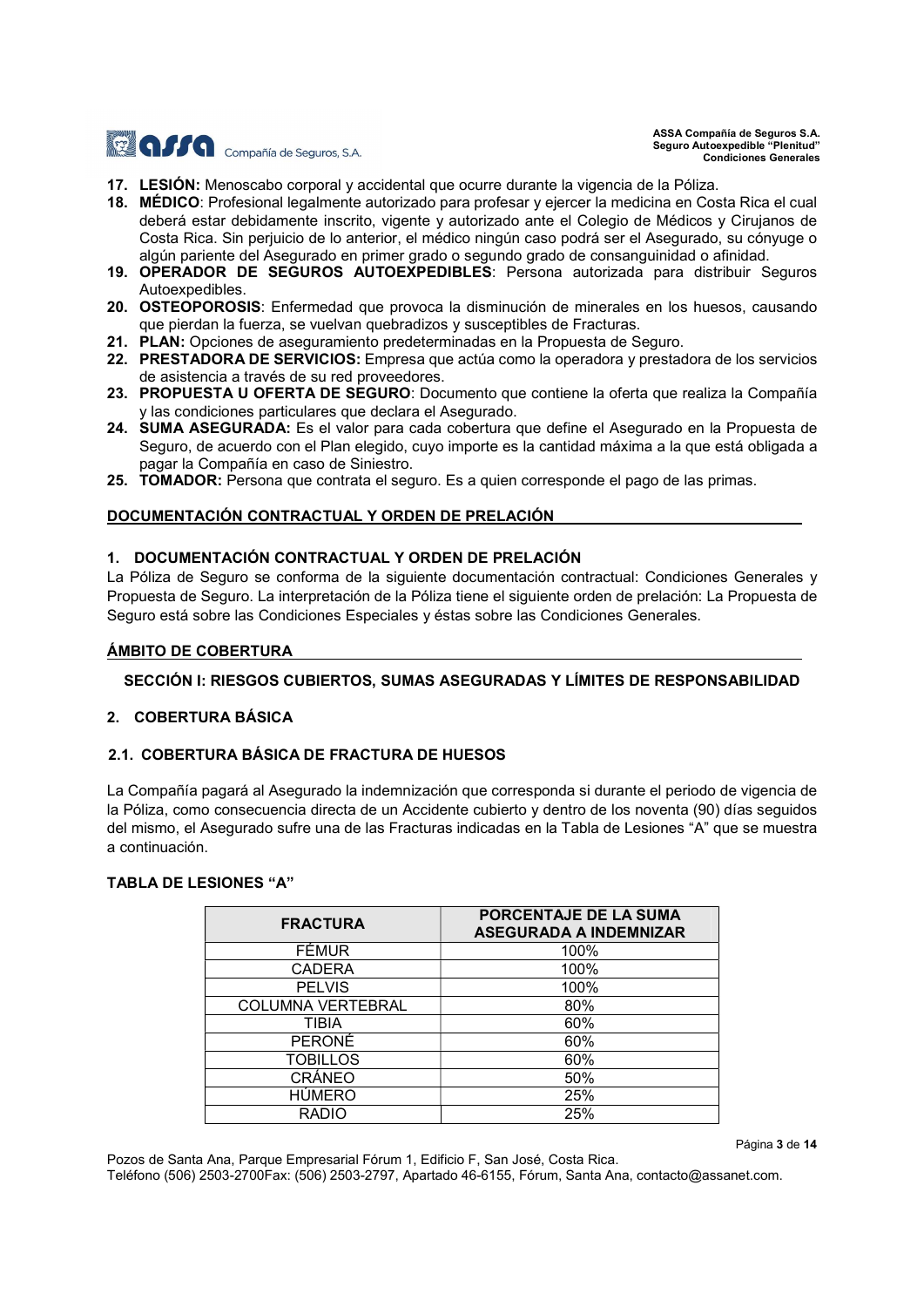| <b>AFFA</b> Compañía de Seguros, S.A. |  |
|---------------------------------------|--|
| CLIBITO                               |  |

| $\sim$ 400 $\sigma$<br>$-$<br>້<br>-<br>- | oro/<br>Z <sub>0</sub> % |
|-------------------------------------------|--------------------------|
|                                           |                          |

La indemnización de esta cobertura se encuentra sujeta a:

- I. Ser diagnosticada por un Médico especialista.
- II. En caso de Siniestro, la indemnización será calculada aplicando un porcentaje a la Suma Asegurada del Plan contratado, el porcentaje a indemnizar de esa suma asegurada será el correspondiente a la Fractura que sufra el Asegurado según se indica en la Tabla de Lesiones "A".
- III. Si como consecuencia de un mismo Accidente, el Asegurado sufre más de una Fractura descrita en la Tabla de Lesiones "A", la indemnización no excederá el monto de la Suma Asegurada contratada.
- IV. La Compañía indemnizará al Asegurado por cualquier Fractura descrita en la Tabla de Lesiones "A" debido a Osteoporosis o Fractura patológica solamente si el diagnóstico de estas es conocido por primera vez en al momento de ocurrencia del Accidente.
- V. Toda Fractura descrita en la Tabla de Lesiones "A" será indemnizada una sola vez durante la vigencia del seguro.

#### 3. COBERTURA DE SERVICIOS DE ASISTENCIA:

Como parte complementaria a las coberturas descritas anteriormente, el Asegurado y/o los demás miembros del Grupo Familiar, cuando corresponda, contarán con los servicios de asistencia descritos a continuación, según sean contratados y así conste en la Propuesta de Seguro.

Para efectos de límites territoriales se aclara que el servicio de asistencia se brindará en todo el territorio de la República de Costa Rica.

#### 3.1. ASISTENCIA PLENITUD BÁSICA

ALQUILER DE EQUIPO MÉDICO DURADERO: En caso de que el Asegurado sufra alguna enfermedad o accidente, la Prestadora de Servicios a solicitud de algún miembro del Grupo Familiar, de acuerdo con las necesidades del Asegurado, gestionará y coordinará el alquiler del Equipo Médico Duradero, descrito a continuación:

- Silla de ruedas estándar de transporte manual.
- Cama hospitalaria manual estándar.
- Cama hospitalaria eléctrica estándar.
- Andadera de aluminio plegable de 4 puntos.
- Muletas de aluminio estándar.

Cada Equipo Médico Duradero descrito anteriormente será brindado por una (1) única vez durante la vigencia anual de la Póliza con un máximo de treinta (30) días calendario. Este servicio se prestará en todo el territorio costarricense. El transporte del Equipo Médico Duradero, al domicilio del Asegurado, no tendrá costo dentro del territorio de la Gran Área Metropolitana, fuera de este territorio el costo del transporte de este correrá por cuenta exclusiva del Asegurado.

El solicitante deberá de proporcionar a la Prestadora de Servicios el certificado médico del Asegurado firmado y sellado por un especialista de la salud en el cual se detalle la necesidad o incapacidad del Asegurado.

El Equipo Médico Duradero será entregado en el domicilio del Asegurado debiendo firmar un formulario de responsabilidad y entregar el monto en efectivo del Depósito en Garantía al proveedor al momento de la entrega de este. La Prestadora de Servicios se compromete a que antes de enviar el servicio, le comunicará al solicitante el monto del Depósito de Garantía para su autorización el cual también se encontrará detallado en el formulario de responsabilidad.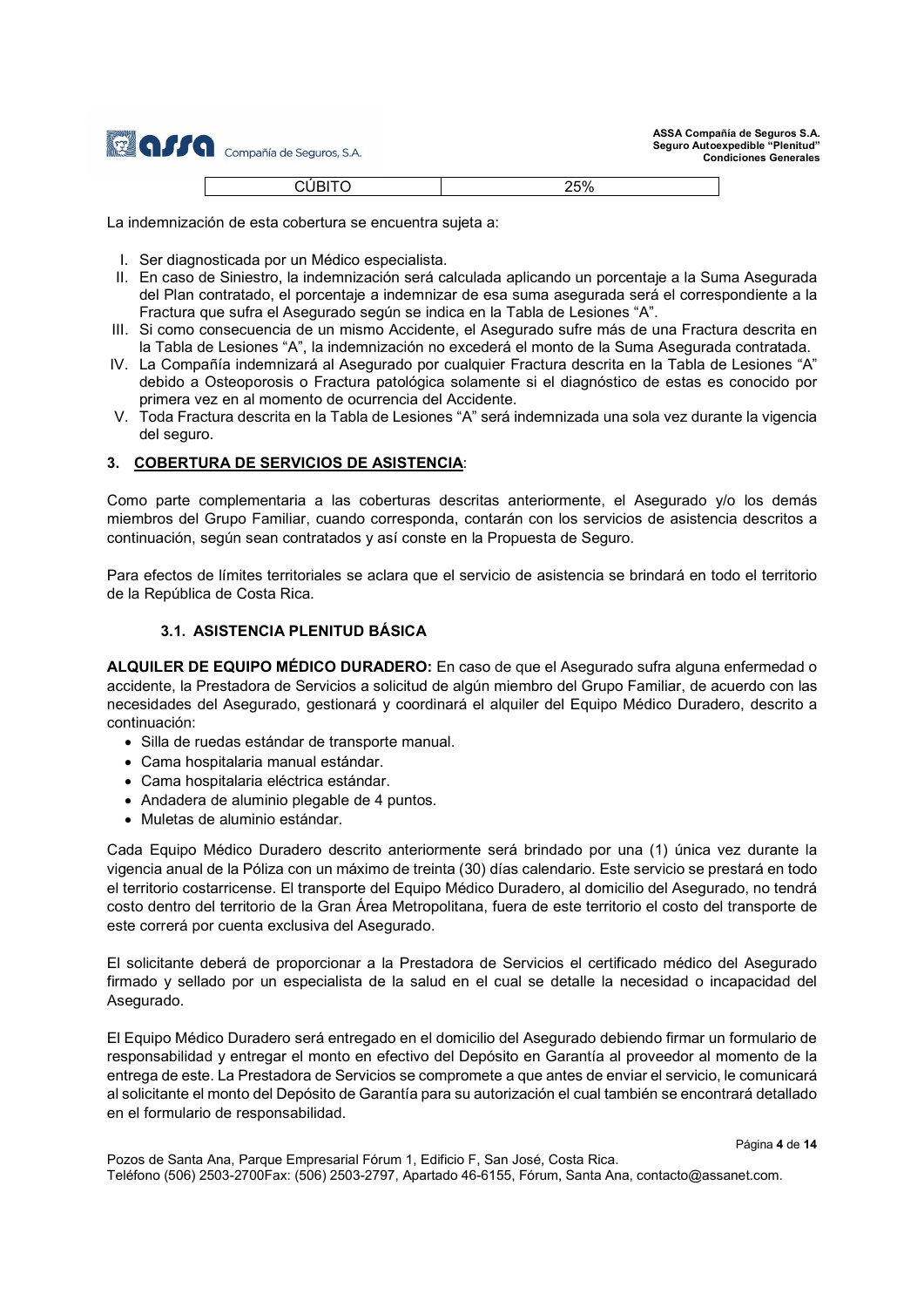

El proveedor de la red recogerá el Equipo Médico Duradero en el domicilio del Asegurado al finalizar el plazo por el cual fue requerido sin exceder el límite de los treinta (30) días, para lo cual se realizará la inspección del equipo, haciendo efectiva la devolución del Depósito de Garantía. En caso de avería, robo, extravío, desconfiguración, sea total o parcial, del Equipo Médico Duradero, el Asegurado será el único responsable del costo de reparación o reposición del equipo.

Si existiera algún requerimiento extra del solicitante, en cuanto al alquiler del Equipo Médico Duradero, el costo de dicha solicitud deberá ser asumido por cuenta y riesgo del solicitante.

TRASLADO MÉDICO TERRESTRE EN AMBULANCIA: La Prestadora de Servicios brindará el traslado médico terrestre en ambulancia en caso de que el Asegurado, a consecuencia de una emergencia causada por un accidente o enfermedad, requiera y solicite ser trasladado al centro hospitalario más cercano, con previa evaluación telefónica y aprobación del Médico General o personal de cabina de la Prestadora de Servicios. En caso de que el Asegurado no se pueda comunicar, el servicio lo podrá solicitar cualquier persona que se encuentre con el afectado para brindar la información que se solicite.

El personal médico de la Prestadora de Servicios orientará a quien solicita el servicio respecto de las conductas provisionales que se deben asumir, mientras se produce el contacto con la ambulancia.

Una vez finalizado el traslado de ambulancia, todo gasto incurrido a consecuencia de la atención médica será responsabilidad del Asegurado.

Este servicio será brindado por dos (2) eventos al año. Se prestará siempre y cuando se disponga de la infraestructura privada para atender la emergencia, en caso de no tenerla se coordinará con ambulancia pública o Cruz Roja. Si existiera algún excedente en el costo habitual del servicio de traslado debido a requerimientos extras del solicitante, dicho excedente será asumido por cuenta y riesgo de este.

#### 3.2. ASISTENCIA PLENITUD PLUS

ALQUILER DE EQUIPO MÉDICO DURADERO: Cubre al Asegurado bajo las mismas condiciones, restricciones y limitaciones de esta misma cobertura detallada en la Asistencia Plenitud Básica.

ASISTENCIA DE ENFERMERO(A) A DOMICILIO: Por solicitud de algún miembro del Grupo Familiar y en caso de que el Asegurado sufra alguna enfermedad o accidente, la Prestadora de Servicios enviará a un(a) Enfermero(a) para realizar cuidados generales de enfermería en el domicilio del Asegurado.

Esta asistencia está sujeta a la autorización telefónica de un Médico General, perteneciente a la red médica de la Prestadora de Servicios, con el cual se realiza previamente una orientación médica telefónica.

Al momento de que el/la Enfermero(a) se presente en el domicilio del Asegurado, el solicitante deberá firmar el Consentimiento de la prestación de servicio al cual deberá de adjuntar originales de la prescripción y/u órdenes directas del médico tratante del Asegurado. El/la Enfermero(a) no podrá recetar ni tomar decisiones médicas por cuenta propia.

Esta asistencia será brindada por una (1) única vez durante la vigencia anual de la Póliza con un máximo de doce (12) horas y se prestará exclusivamente dentro de las principales ciudades del Gran Área Metropolitana.

TELEDOCTOR: Por solicitud del algún miembro del Grupo Familiar, la Prestadora de Servicios pondrá en contacto al solicitante con un Médico General a través de la aplicación tecnológica (App) llamada Teledoctor, para que le brinde una orientación médica, ante cualquier emergencia, en la utilización de medicamentos para la prevención de automedicación, orientación sobre síntomas o molestias que estén

Pozos de Santa Ana, Parque Empresarial Fórum 1, Edificio F, San José, Costa Rica. Teléfono (506) 2503-2700Fax: (506) 2503-2797, Apartado 46-6155, Fórum, Santa Ana, contacto@assanet.com.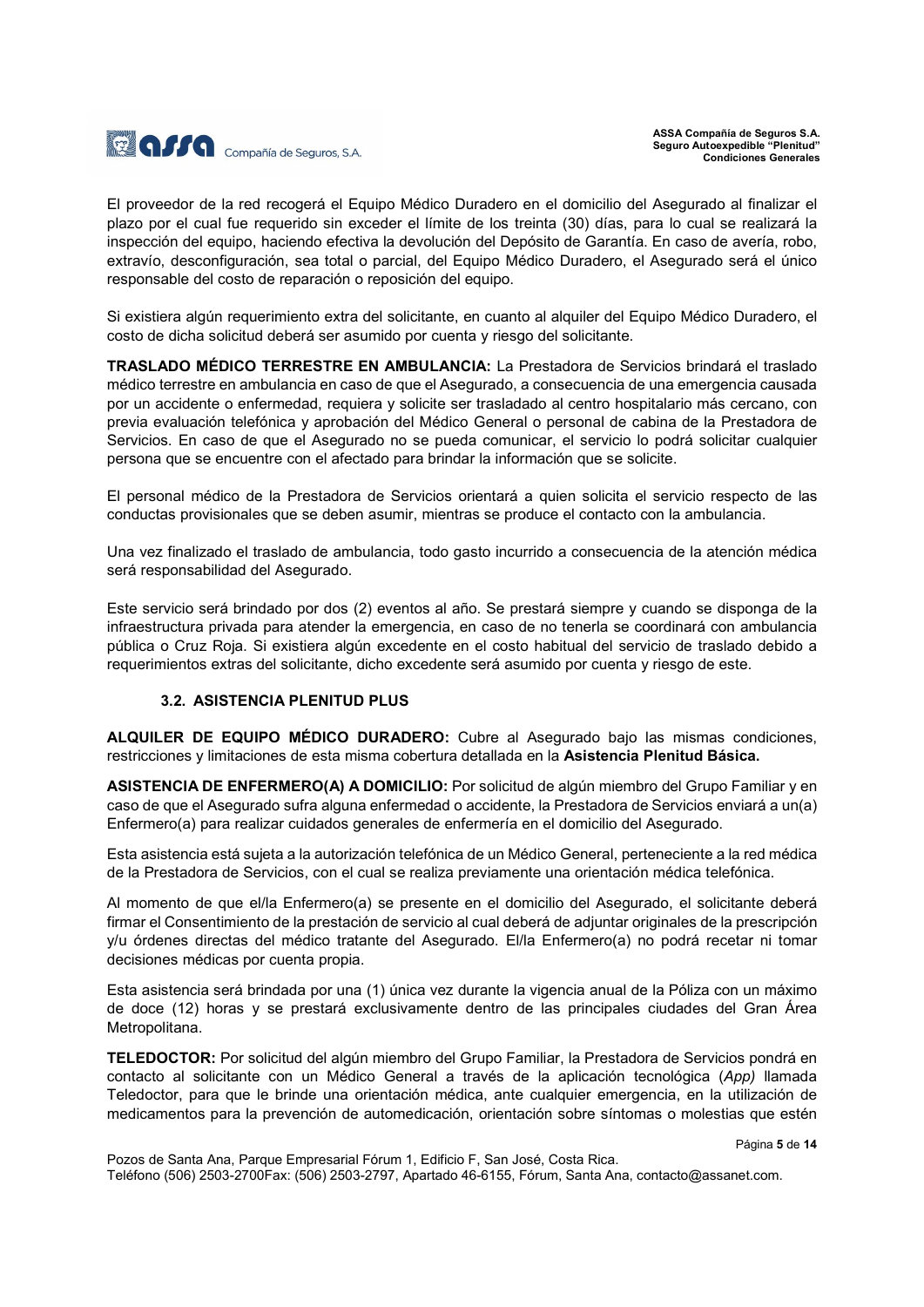

aquejando al Asegurado, recomendaciones médicas en general, farmacéutica e interpretación de exámenes de laboratorio, guardando un historial clínico.

Este servicio será brindado sin límite de eventos al año.

ASISTENCIA TECNOLÓGICA EN LÍNEA: Por solicitud de algún miembro del Grupo Familiar, la Prestadora de Servicios podrá en contacto al solicitante con un profesional en tecnología para que, por vía telefónica o remota, ingresando vía internet a la computadora del Asegurado bajo su debida autorización, pueda asesorarlo técnicamente en temas como:

- Instalación y desinstalación de software licenciados que posean documentación descriptiva del proceso de instalación (Office, Windows, Internet, antivirus, aplicativos multimedia, aplicativos de comunicación y sus Service Pack).
- $\bullet$  Instalación de antivirus por periodo restrictivo o limitado (de prueba).
- Solución de problemas de acceso al correo electrónico (Outlook, Outlook Express, Gmail, Yahoo!, etc.).
- Instalación de Antispyware (Adware).
- Solución, instalación y configuración de sistemas periféricos como cámaras digitales, escáner, impresoras, etc.
- Guía rápida para el acceso y navegación en internet (ubicación de funciones).
- Guía rápida para el suso de herramientas de programas del paquete Office a nivel básico o intermedio (ubicación de funciones).
- $\bullet$  Instalación de filtro de seguridad en el acceso de internet para los niños.

Este servicio será brindado sin límite de eventos al año.

La Prestadora de Servicios quedará excluida de responsabilidad de cualquier determinación que adopte el solicitante por la asistencia tecnológica en línea u orientación telefónica. El costo de software, hardware o cualquier otro accesorio tecnológico lo asumirá el solicitante con sus propios recursos.

Para la prestación del servicio el Asegurado deberá de tener una copia de seguridad para la protección de sus archivos para resguardar la perdida, parcial o total, de la información.

En el caso de instalación de software, el solicitante deberá proveer las licencias respectivas para proceder con su instalación.

MENSAJERO PARA TRANSLADO DE DOCUMENTACIÓN: Por solicitud del Asegurado, la Prestadora de Servicios gestionará y cubrirá el pago del envío por mensajería de documentos hacia el lugar requerido por el solicitante, siempre y cuando exista la infraestructura privada que lo permita y las condiciones de seguridad adecuadas.

Este servicio será brindado por un (1) evento al año con un límite máximo de USD \$30.00 (treinta dólares americanos) de cobertura. Si existiera algún excedente en el costo habitual del servicio de mensajería debido a solicitudes extras del Asegurado, dicho excedente será asumido por su cuenta y riesgo.

# 4. EXCLUSIONES

# SECCIÓN II: EXCLUSIONES

- A. Esta Póliza, de forma general, no cubre las pérdidas, gastos o reclamaciones que se produzcan por:
- 1. Actos de guerra declarados o no, invasión, fusión y fisión nuclear, actos de terrorismo, guerra bacteriológica y otras armas de muerte masiva que no sean necesariamente nucleares, participación activa en motines, huelgas y tumultos populares, actos delictivos o acciones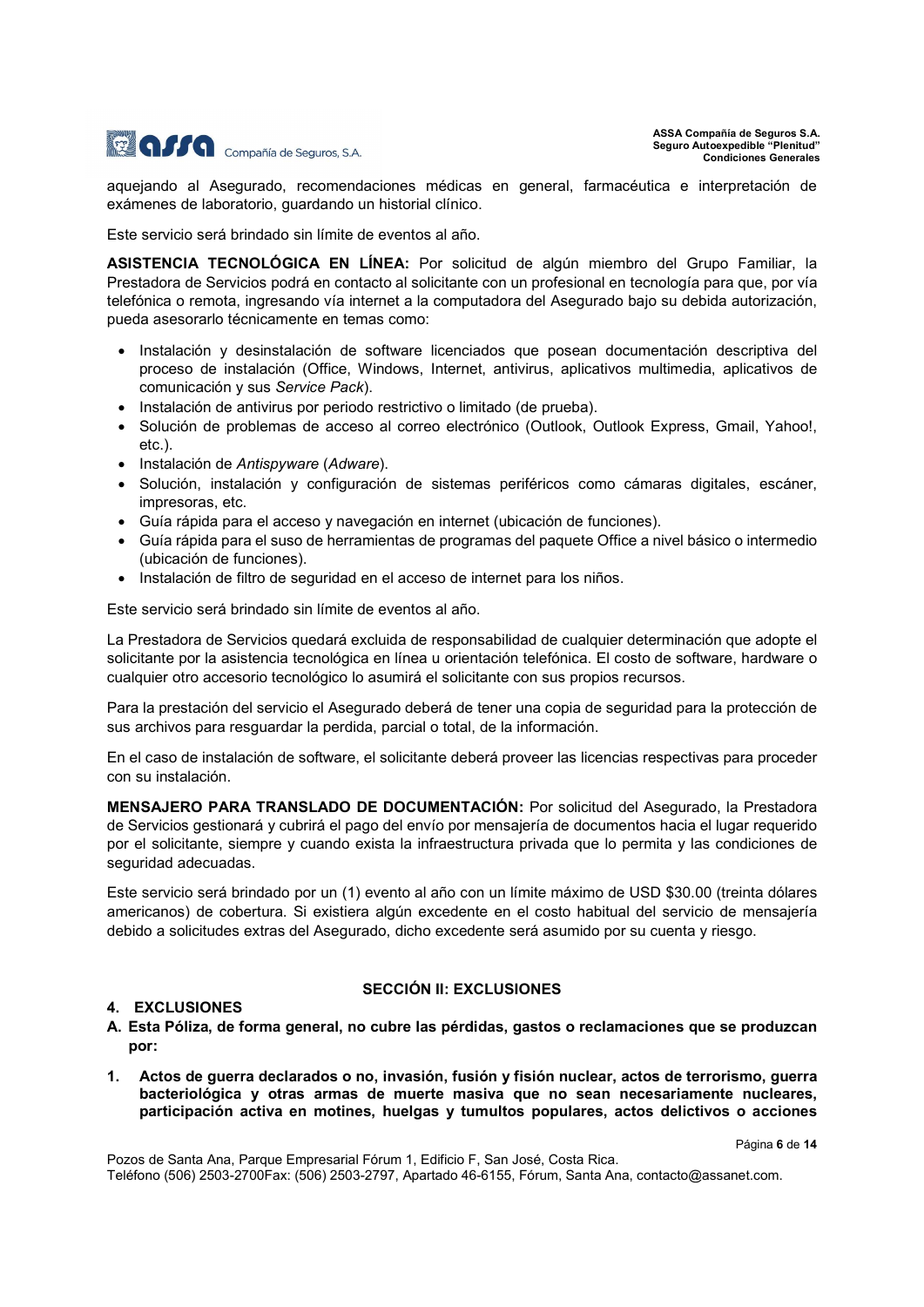

dolosas o en hechos que las leyes califican como infracciones graves o delitos contra la seguridad interior del Estado.

- 2. Accidentes ocurridos en períodos durante el cual el Asegurado esté prestando servicios en la fuerza de policía, policía militar, guardia nacional, fuerzas armadas, cuerpos militares o paramilitares, organismo internacional o grupos políticos o ideológicos.
- 3. Practica o utilización de la aviación, salvo como pasajero autorizado en una línea aérea comercial con ruta e itinerario fijo.
- 4. Osteoporosis o Fractura patológica que haya sido diagnosticada antes de la ocurrencia de la Fractura.
- 5. Accidentes producidos intencionalmente o provocadas por el Asegurado, así como el suicidio o tentativa de suicidio, automutilación o autolesión del Asegurado, solo o con apoyo de terceros, ya sea en pleno uso de sus facultades mentales o no.
- 6. Cualquier enfermedad (Esta exclusión no aplica para los servicios de asistencia).
- 7. Condiciones Preexistentes.
- 8. Participación profesional en cualquier deporte.
- 9. Realización o participación en una actividad riesgosa, que constituyan una agravación del riesgo y/o se requiera de medidas de protección y/o seguridad para realizarlas. A vía de ejemplo el manejo de explosivos, minería subterránea, trabajos en altura o líneas de alta tensión.
- 10. Trastornos mentales, nerviosos o de sueño.
- 11. Lesiones causadas por embriaguez, consumo de drogas, estupefacientes o sustancias psicotrópicas y alucinantes.
- 12. Accidentes causados por trabajos en fábricas de artículos pirotécnicos, municiones, explosivos, químicos, petroquímicos u otras, donde se utilicen substancias combustibles, tóxicas del petróleo y gas, o explosivas.
- 13. Cualquier tratamiento o investigación que no sea médicamente necesario o consistente de acuerdo con los estándares de buenas prácticas médicas.
- 14. Anomalías congénitas, y los trastornos que se relacionen con ellas.
- 15. Fenómenos de la naturaleza de carácter catastrófico, como por ejemplo terremotos, huracanes, maremotos, erupciones volcánicas, marejada, etc.
- 16. Participación como piloto o pasajero de algún vehículo automotor en carreras formales o informales, pruebas o contiendas de seguridad, resistencia o velocidad.
- 17. Epidemia, endemia o pandemia declarada por las autoridades locales o internacionales.

De ocurrir el Accidente del Asegurado debido a alguno de los hechos o circunstancias antes señaladas, se entenderá que no existe cobertura para el caso en particular, no existiendo obligación de indemnización por parte de la Compañía.

B. Exclusiones específicas de las Coberturas del Servicio de Asistencia:

- 1. Cuando por orden de autoridad competente se impida la ejecución de los servicios.
- 2. Los servicios que el Asegurado o su Grupo Familiar haya contratado si previo consentimiento de la Prestadora de Servicios.
- 3. Los servicios médicos para enfermedades o lesiones derivados de tratamientos médicos, Enfermedades crónicas o Condiciones Preexistentes.
- 4. Cuando el Asegurado se niegue a colaborar con el personal designado por la Prestadora de Servicios para la prestación de los servicios de asistencia.
- 5. Bajo el servicio de Traslado en Médico Terrestre en Ambulancia queda excluido:
	- a. Traslados interhospitalarios.
		- b. Traslados del hospital hacia el domicilio del Asegurado.
- c. Traslados del hospital hacia centros de diagnóstico, laboratorios, clínicas u otros.
- 6. Bajo el servicio de Asistencia de Enfermero(a) a Domicilio queda excluido:
	- a. Servicios que no sean de índole médica.
	- b. Procedimientos de atención médica especializada, a vía de ejemplo, pero no limitado a, colocación o retiro de sondas, realización o retiro de suturas, lavados y desbridamientos, retiro de drenajes y similares.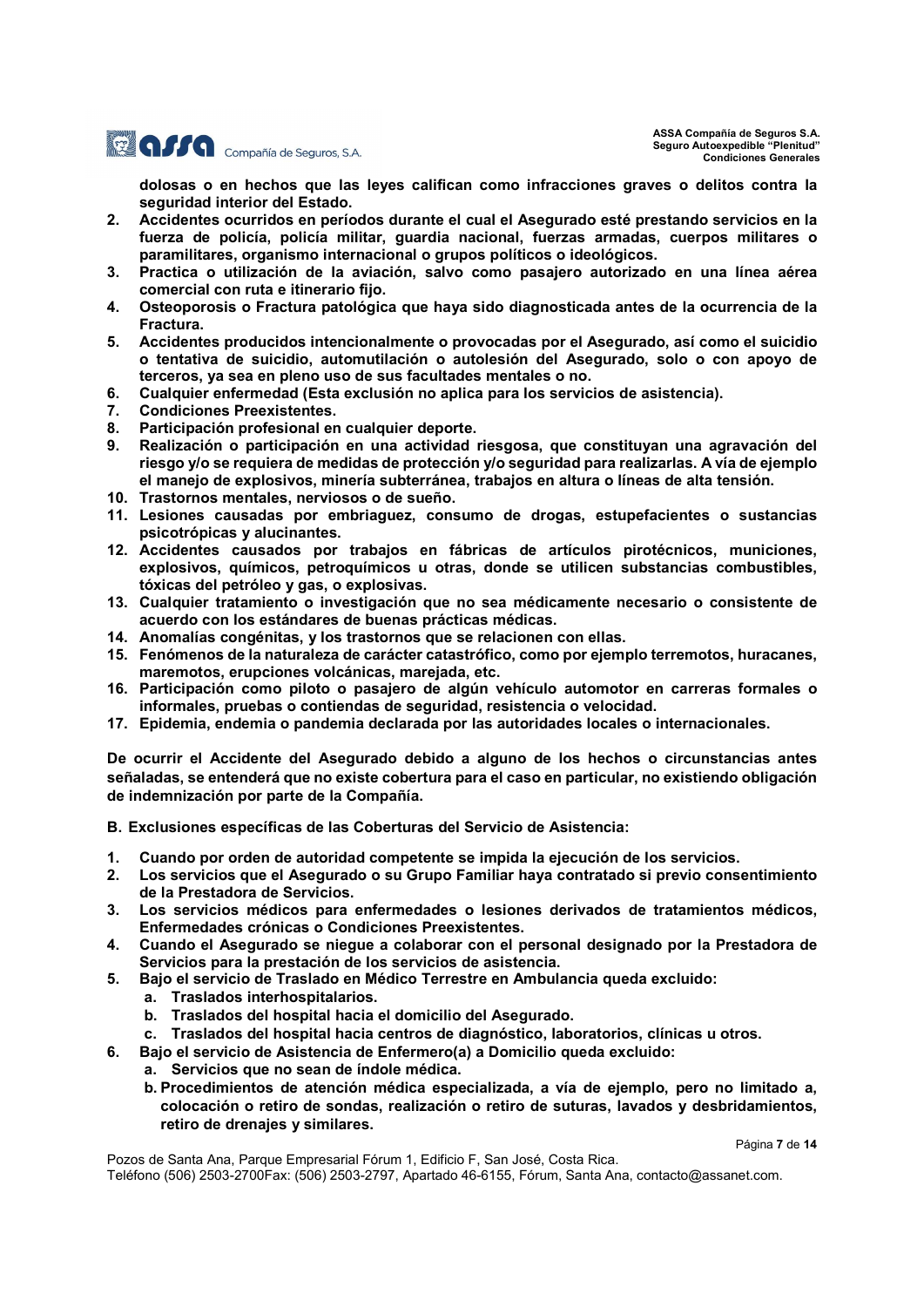

Página 8 de 14

#### c. Administración de medicamentos sin prescripción médica.

# SECCIÓN III: LÍMITES O RESTRICCIONES

# 5. SUMA ASEGURADA

La Suma Asegurada para la COBERTURA BÁSICA DE FRACTURA DE HUESOS se establecerá en la Propuesta de Seguro.

#### 6. PERÍODO DE COBERTURA A BASE DE OCURRENCIA

El seguro cubrirá únicamente reclamos por siniestros acaecidos durante la vigencia de la póliza, aun si el reclamo se presenta después de vencida esta vigencia y de conformidad con lo convenido por las partes.

#### 7. DEDUCIBLE

Al presente seguro no le aplicarán deducibles de ningún tipo.

#### DESIGNACIÓN DE BENEFICIARIOS

#### 8. BENEFICIARIO

El Asegurado será el Beneficiario para las coberturas descritas en la presente Póliza.

#### OBLIGACIONES DE LAS PARTES Y TERCEROS RELEVANTES

# 9. OBLIGACIONES DEL ASEGURADO

El Asegurado está obligado a brindar la información en consideración de las declaraciones contempladas en la Propuesta de Seguro. La reticencia o falsedad intencional por parte del Asegurado, sobre hechos o circunstancias que conocidos por la Compañía hubieran influido para que el Contrato de Seguro no se celebrara o se hiciera bajo otras condiciones, producirán la nulidad relativa o absoluta del Contrato de Seguro, según corresponda. La Compañía podrá retener las Primas pagadas hasta el momento en que tuvo conocimiento del vicio. Si la reticencia no es intencional se procederá conforme a lo indicado en el artículo 32 de la Ley Reguladora del Contrato de Seguro.

Aunque la declaración no se haga con sujeción a un cuestionario determinado, la reticencia o inexactitud intencional producen igual efecto si el Asegurado a encubierto hechos o circunstancias que impliquen agravación objetiva del riesgo.

El Tomador deberá cancelar la Prima en las fechas establecidas para tales efectos. En caso de que se encuentre morosos en el pago de la Prima, la Compañía estará facultada a dar por terminado anticipadamente el Contrato de Seguro, o bien, proceder con el cobro de la Prima en la vía ejecutiva por el plazo en que el Contrato de Seguro se mantenga vigente.

El Asegurado deberá comunicar a la Compañía el acaecimiento del riesgo objeto de cobertura, dentro del plazo máximo establecido en la Sección "Notificación y Atención de Reclamos". Si dicho aviso no se realiza dentro del plazo indicado de forma dolosa para evitar o desvirtuar la valoración de los hechos y circunstancias, la Compañía estará facultada para dejar sin efecto el reclamo, según lo indicado por el artículo 42 de la Ley Reguladora del Contrato de Seguro.

### 10. OBLIGACIONES DEL ASEGURADO Y EL GRUPO FAMILIAR ANTE LA PRESTACIÓN DE LOS SERVICIOS DE ASISTENCIA

Con el fin de que el Asegurado pueda hacer uso de los servicios contemplados, deberá cumplir con las siguientes obligaciones:

- 1. Abstenerse de realizar gastos o arreglos sin haber consultado previamente con la Compañía.
- 2. Brindar la información solicitada por el personal de atención al cliente de la Compañía.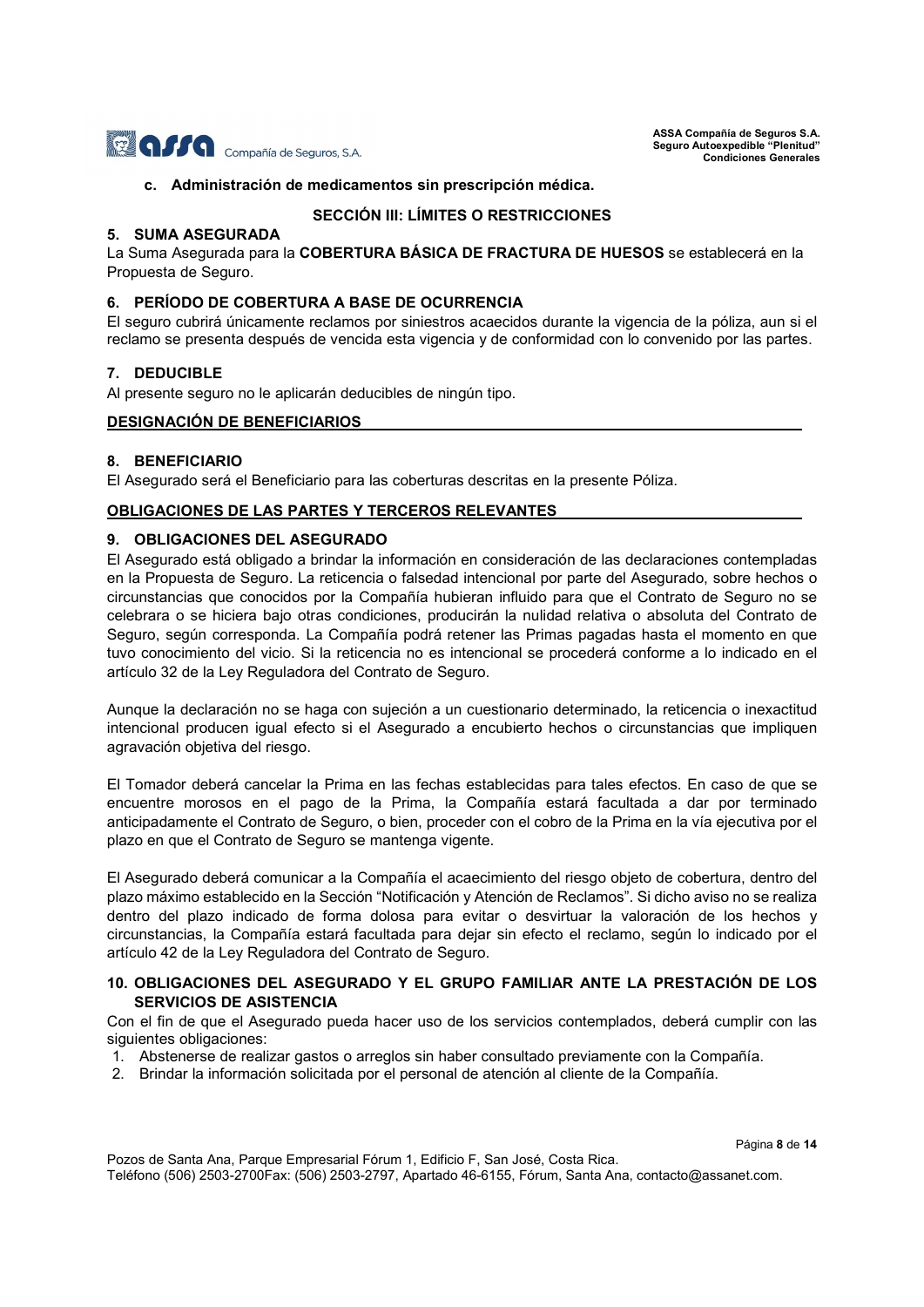

## 11. DECLARACIONES INEXACTAS O FRAUDULENTAS EN LA RECLAMACIÓN

Conforme a lo establecido en el artículo 47 de la Ley Reguladora del Contrato de Seguros, la obligación de indemnizar que tiene la Compañía se extinguirá si demuestra que el Asegurado o el Grupo Familiar declararon, con dolo o culpa grave, en forma inexacta o fraudulenta hechos que de haber sido declarados correctamente podrían excluir, restringir o reducir esa obligación, lo anterior sin perjuicio de que la conducta del Asegurado o del reclamante configure el delito de simulación.

#### 12. PREVENCIÓN DE LEGITIMACIÓN DE CAPITALES Y FINANCIAMIENTO DEL TERRORISMO

Durante la vigencia del presente Seguro el Asegurado se compromete a brindar la información que requiera la Compañía para cumplir con sus obligaciones relativas a la prevención de legitimación de capitales y financiamiento del Terrorismo y a mantener actualizada dicha información. En caso contrario la Compañía podrá dejar de pagar cualquier indemnización que corresponda hasta que se aporte la correspondiente información.

#### PRIMA Y ASPECTOS RELACIONADOS

### 13. PAGO DE LA PRIMA

El Tomador se obliga a pagar la cantidad que señale la Compañía por concepto de Prima, de acuerdo con lo estipulado en la Propuesta de Seguro.

#### 14. FRACCIONAMIENTO Y PAGO DE PRIMAS

El pago de la Prima de la presente Póliza será de pago fraccionado debiendo hacerse con la periodicidad indicada en la Propuesta de Seguro, dichos pagos se realizarán con cargo automático al medio de pago también indicado en la Propuesta de Seguro, sin aplicar recargos por pago fraccionado. Para implementar cualquier tipo de cargo automático, el Asegurado deberá completar el formulario de autorización correspondiente. Se procederá con un pago total y no fraccionado de la prima, únicamente en aquellos casos que el Tomador así lo solicite al Operador de Seguros Autoexpedibles de forma expresa.

#### 15. FORMA DE AJUSTE DE LA PRIMA

El valor de la prima se determinará de acuerdo con el grupo etario en el cual se encuentre el Asegurado. La Compañía ajustará el valor de la prima de esta Póliza cuando el Asegurado supere la edad límite de cada grupo etario. No se trata de un recargo en la prima sino de tarifas niveladas por grupos etarios.

#### 16. PERIODO DE GRACIA

Se concede un período de gracia de sesenta (60) días naturales para el pago de la Prima en cualquier fecha de vencimiento independientemente de la frecuencia de pago.

#### RECARGOS Y DESCUENTOS

#### 17. RECARGOS Y DECUENTOS

En el presente producto no aplican recargos ni descuentos.

#### NOTIFICACIÓN Y ATENCIÓN DE RECLAMOS

### 18. PROCEDIMIENTO EN CASO DE RECLAMACIÓN O SINIESTRO

En caso de Siniestro, el Asegurado o su Grupo Familiar deberán de contactar en primera instancia a la Compañía de Seguros, en el plazo máximo de siete (7) días hábiles siguientes a la fecha de ocurrencia del Siniestro. El Aviso de Siniestro podrá ser efectuado a través de la línea telefónica (+506) 2503-2710 o al correo electrónico: reclamosautoexp@assanet.com.

En caso de requerir de servicios asistencia, el Asegurado o su Grupo Familiar deberán comunicarse a la línea telefónica de servicio al cliente (+506) 4404-1179.

De igual manera el Asegurado o su Grupo Familiar podrán solicitar informes actualizados de los proveedores de Red de Servicios de Asistencia vía telefónica al (+506) 4404-1179.

Página 9 de 14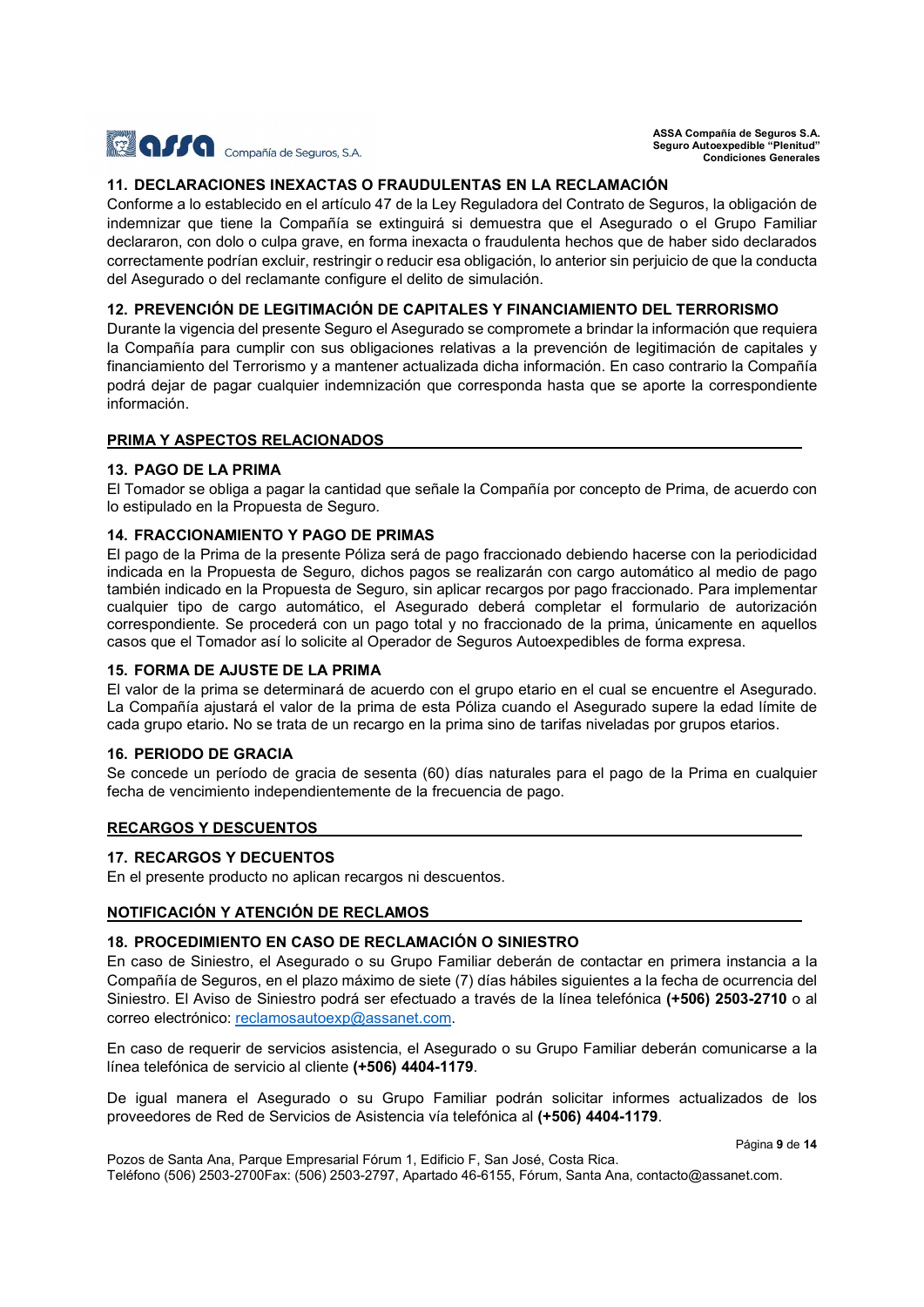

Se deberán presentar los requisitos para el trámite ante el Operador de Seguros Autoexpedibles con el cual adquirió la Póliza, o también podrá presentarlo en las oficinas de la Compañía, en un plazo no mayor de treinta (30) días naturales después de ocurrido el Siniestro.

El plazo señalado en esta cláusula es el establecido por la Compañía para verificar las circunstancias del evento y orientar apropiadamente las acciones pertinentes para resolver el reclamo. Si el reclamo se presentara con posterioridad a este plazo el Asegurado o su Grupo Familiar deberán demostrar la ocurrencia del evento aportando los mismos requisitos que se solicitan en la presente cláusula.

Cuando la Compañía revise la información presentada y detecte la falta de requisitos para la presentación de un reclamo, comunicará el requerimiento al Asegurado o su Grupo Familiar, o al Operador de Seguros Autoexpedibles en un plazo no mayor de cinco (5) días naturales. el Asegurado o su Grupo Familiar tendrán quince (15) días naturales a partir de la notificación, para presentar la documentación que está pendiente. No se tramitará ninguna solicitud de reclamación con los requisitos incompletos.

Sin perjuicio de lo anterior, el plazo que tendrá la Compañía para resolver cualquier reclamación que se presente de conformidad con la presente cláusula, empezará a contar a partir del momento en que el interesado presente todos los requisitos que se establecen en esta cláusula.

A continuación, se establecen los requisitos a presentar en caso de siniestro para la Cobertura Básica de Fractura de Huesos:

- 1. Formulario de Reclamación suministrado por la Compañía.
- 2. Informe del diagnóstico con firma y sello del Médico tratante acreditando la Fractura y el tipo de hueso.
- 3. Estudios Radiológicos (Rayos X).
- 4. Fotocopia del documento de identidad por ambos lados del Asegurado.

La Compañía queda facultada para solicitar los documentos adicionales que estime del caso, a efectos de aclarar satisfactoriamente la ocurrencia de un Siniestro y determinar su monto. Además, la Compañía podrá practicar a su costa exámenes médicos al Asegurado respecto del cual se refiera la solicitud de indemnización. La obstaculización por parte del Asegurado o su Grupo Familiar para que se lleve a cabo esa comprobación, liberará a la Compañía de cualquier obligación.

#### 19. DECLINACIÓN Y APELACIÓN DEL RECLAMO

Declinación: En aquellos casos que proceda la declinación del reclamo, la Compañía lo comunicará por escrito al Asegurado, según sea el caso, cualquier resolución o requerimiento que emita referente a la tramitación del reclamo.

Revisión: El Asegurado podrá solicitar la revisión ante la Compañía. Dicha revisión podrá presentarla directamente en la Compañía. Para que dicha revisión proceda, deberá presentar su alegato por escrito y aportar las pruebas correspondientes. Instancia de Atención: En caso de persistir la declinación de la cobertura del Seguro, el Asegurado, según sea el caso, podrá acudir a esta instancia, que ejerce sus funciones con absoluta independencia de la Compañía que declinó el reclamo, con el objeto de ser atendida su reclamación. Dicha instancia está revelada en la página web de la Compañía.

#### 20. PAGO DE RECLAMACIONES

Toda reclamación ya ajustada, será pagada al Asegurado, dentro de los treinta (30) días naturales siguientes a partir de la notificación de la respuesta oportuna una vez haya presentación y aceptación de pruebas satisfactorias de interés y de pérdida en las oficinas de esta Compañía.

En caso de que la Compañía decline el pago de cualquier reclamación el Asegurado tendrá derecho a apelar ante la Compañía, e incluso demandarla ante los tribunales competentes dentro del plazo de prescripción señalado en esta Póliza.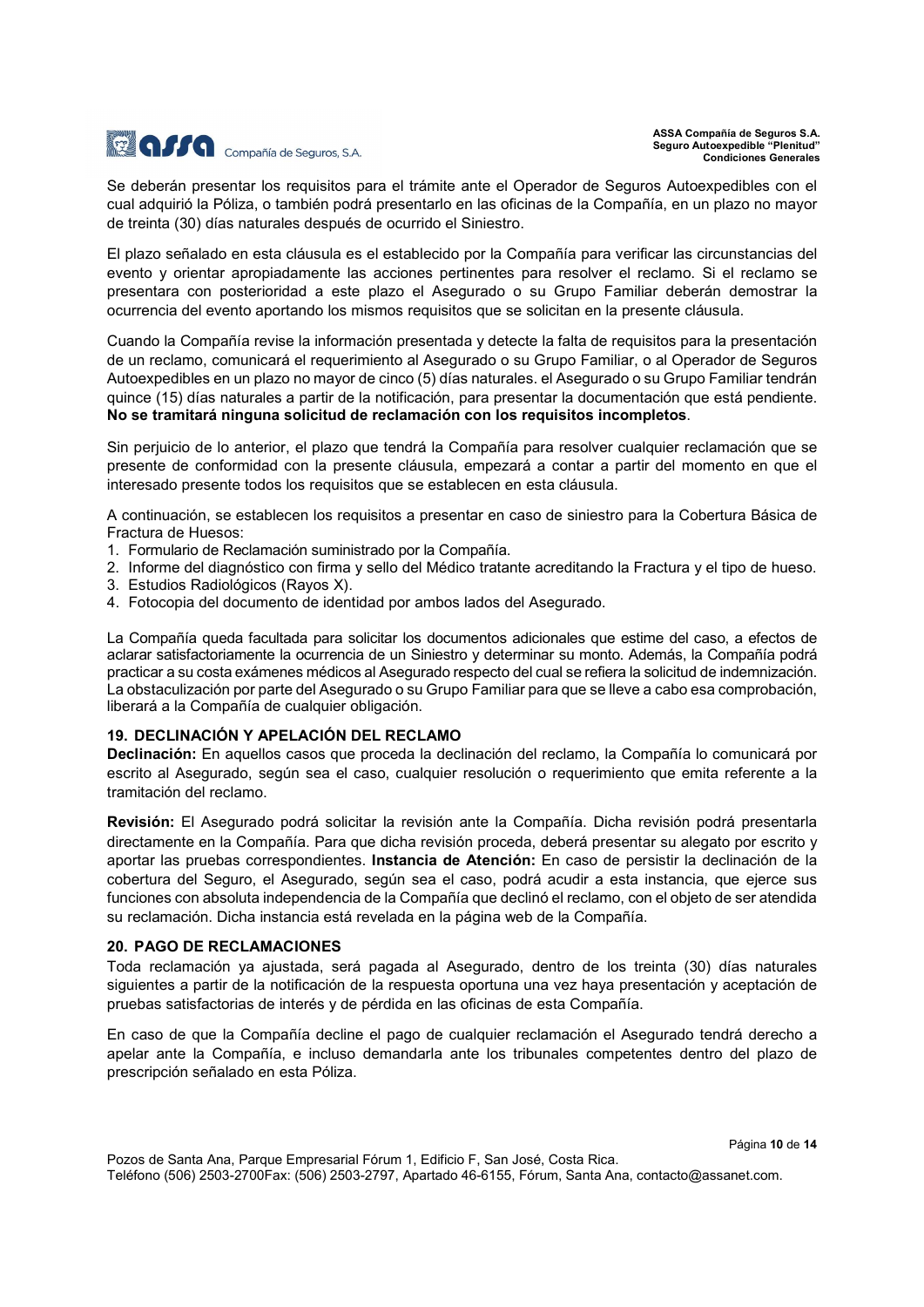

### 21. INFORMACIÓN RELEVANTE PARA EVALUACIÓN DE RECLAMOS

El Asegurado autoriza a la Compañía a tener acceso a toda la información que ésta necesite para evaluar la legitimidad de una reclamación, sus causas, las circunstancias en que ocurrió el evento objeto de cobertura, incluyendo, pero no limitado a, aquella información confidencial del Asegurado que podría estar amparada por la obligación del secreto profesional de cualquier profesional que le haya atendido; expedientes y registros médicos, hospitalarios, testimonios de cualquier persona que estuviere en contacto con el Asegurado, y toda aquella información considerada relevante por la Compañía, siempre y cuando guarde relación con el reclamo presentado. El Asegurado está obligado a cooperar con la Compañía en obtener acceso a la información enunciada en esta cláusula y a cooperar en la medida de sus posibilidades con los esfuerzos que adelante la Compañía para evaluar pronta y objetivamente la reclamación.

La Compañía tendrá el derecho y oportunidad, mientras esté pendiente una reclamación bajo la Póliza, de investigar las circunstancias del evento, exigir todos los documentos, certificados y expedientes médicos, ficha clínica, examinar al Asegurado.

#### VIGENCIA Y POSIBILIDAD DE PRÓRROGAS O RENOVACIONES

### 22. VIGENCIA DEL SEGURO

La presente Póliza cuenta con una vigencia de un (1) año calendario contado a partir de la fecha de inicio de vigencia indicada en la Propuesta de Seguro. Lo anterior sujeto al pago de la Prima en tiempo y forma también descritos en la Propuesta de Seguro.

### 23. RENOVACIÓN

Esta Póliza es renovable anual y automáticamente por períodos iguales de manera indefinida, salvo que alguna de las partes exprese lo contrario con al menos treinta (30) días de anticipación a la fecha de vencimiento, o que el Asegurado no cumpla con los requisitos de asegurabilidad o se encuentre en incluido en alguna lista de sanciones económicas a nivel mundial. En caso de que la Compañía requiera incluir modificaciones en la cobertura o la Prima, estas deberán ser comunicadas con (30) días de anticipación a la fecha de renovación.

# 24. TERMINACIÓN DEL SEGURO

Esta Póliza se tendrá por terminada cuando se presente alguna de las siguientes condiciones:

- Finalice la vigencia de la Póliza y no se proceda con la renovación de la misma.
- A solicitud expresa del Asegurado.
- Cuando se decrete la nulidad absoluta de la Póliza de conformidad con el artículo 32 de la Ley Reguladora del Contrato de Seguros.
- Cuando exista mora en el pago de la prima por parte del Tomador del Seguro y se proceda conforme a lo indicado por el artículo 37 de la Ley Reguladora del Contrato de Seguro.
- Fallezca el Asegurado.

En el caso que existan Primas no devengadas a la fecha de finalización anticipada de la Póliza, estas serán devueltas al Asegurado o a su Grupo Familiar en el plazo de diez (10) días naturales, contados a partir de la finalización anticipada de la Póliza.

#### CONDICIONES VARIAS

# 25. CLASE DE SEGURO Y MODALIDAD DE CONTRATACIÓN

La presente Póliza es un contrato de Adhesión definido en la categoría de Seguros Personales, ramo de Salud, bajo la línea de Gastos Médicos. Se emite bajo la modalidad de Seguro Autoexpedible.

### 26. EDAD MÍNIMA DE CONTRATACIÓN

La edad mínima para contratar este seguro es de dieciocho (18) años. No existirá una edad máxima para la contratación de este seguro.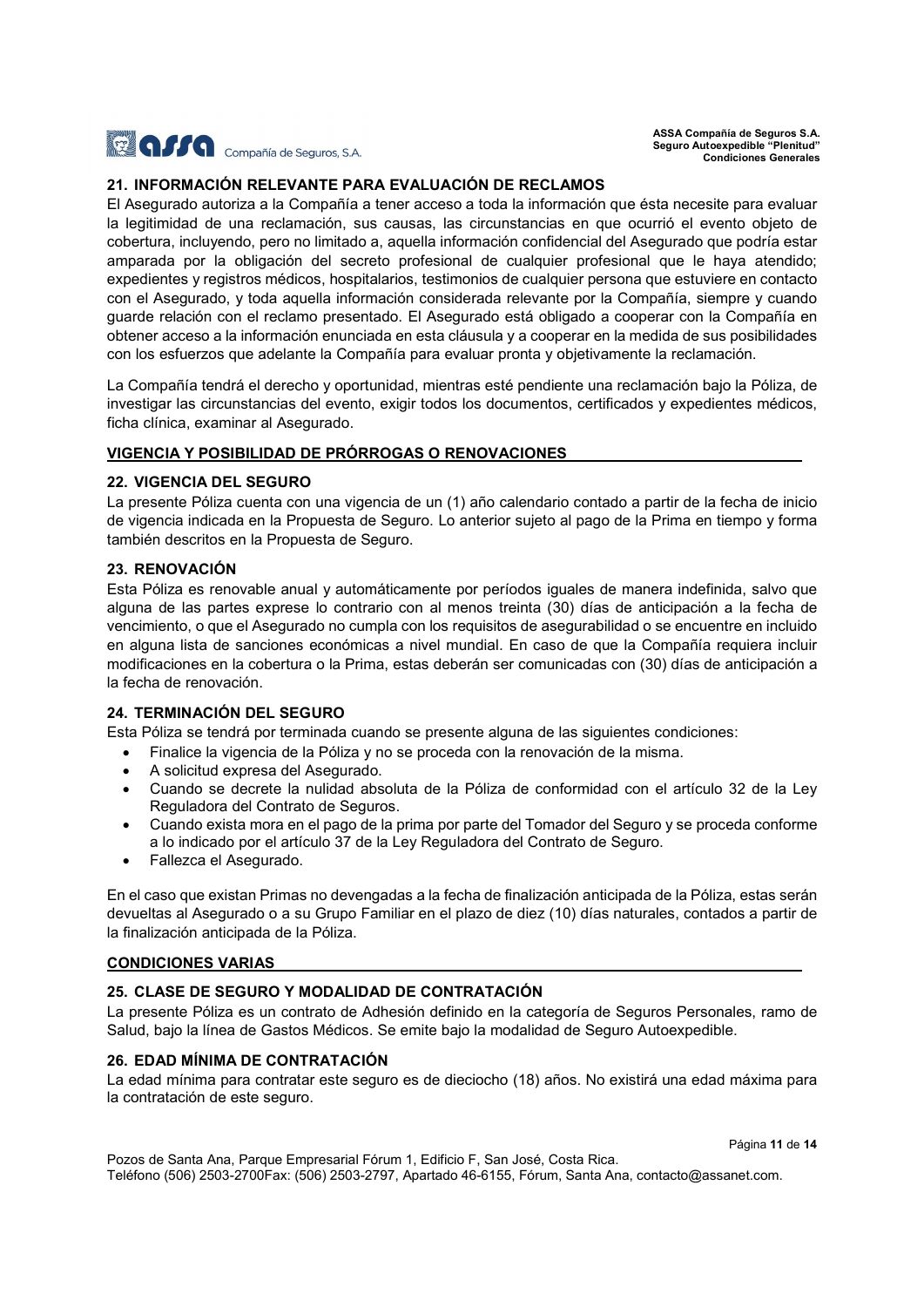

# 27. ELEGIBILIDAD

Son elegibles para ser Asegurados, todas aquellas personas que residen en Costa Rica.

#### 28. REHABILITACIÓN

La cobertura no podrá ser rehabilitada cuando la cancelación hubiera sido por falta de pago.

#### 29. DERECHO DE RETRACTO

En caso de que el Seguro sea cancelado a solicitud del Tomador durante los primeros quince (15) días hábiles posteriores a la emisión de la Póliza, se le devolverá el cien por ciento (100%) de las Primas que haya pagado. Si la cancelación se produce posterior a dicho período y el Seguro se está pagando de forma mensual, las Primas se considerarán totalmente devengadas y no procede devolución alguna, exceptuando los casos en que se cobraran Primas en fecha posterior a la cancelación, en cuyo caso se devolverá lo cobrado de más.

Si se realizó el pago total de la Prima de forma adelantada y el Tomador solicita la cancelación del Seguro dentro del período de cobertura de la Póliza, únicamente procederá la devolución de las Primas no devengadas. Cuando corresponda la devolución de Primas no devengadas, la misma se hará dentro de los diez (10) días hábiles siguientes a la cancelación del Seguro por parte del Asegurado.

#### 30. NULIDAD DE LA PÓLIZA

Este Contrato de Seguro quedará nulo, de manera absoluta o relativa según corresponda, y la Compañía quedará liberada de sus obligaciones contractuales cuando con fundamento en las pruebas analizadas determine que se han declarado de manera falsa o inexacta hechos o circunstancias conocidas como tales por el Asegurado, o su representante de uno o de otro que hubieran podido influir de modo directo en las existencias o condiciones del Contrato de Seguro. Si la omisión o inexactitud no son intencionales se procederá de conformidad con lo que establecen los incisos a), b) y c) del artículo 32 de la Ley Reguladora del Contrato de Seguros.

En caso de que aplique la devolución de las Primas pagadas por el Asegurado, la Compañía deberá devolverlas en el plazo de treinta (30) días naturales, contados a partir del momento en que se dio el conocimiento de la falsedad o inexactitud.

#### 31. OBLIGACIONES DE LA COMPAÑÍA

La Compañía se compromete a resolver todo reclamo mediante resolución motivada y por escrito dentro de un plazo máximo de treinta (30) días naturales, computado a partir de la fecha de la recepción del reclamo y la presentación de la documentación necesaria para el análisis del reclamo. Dicha resolución le será debidamente comunicada al interesado, a través del medio designado para tales efectos.

La Compañía se compromete a darle trámite diligente a cada uno de los reclamos interpuestos como consecuencia de la celebración del Contrato de Seguro. Cuando un reclamo sea debidamente aceptado por la Compañía, ésta se compromete a proceder con el pago de la obligación económica en un plazo máximo de treinta (30) días naturales, contados a partir de la notificación de la aceptación respectiva. El retraso injustificado en el pago de dicha prestación obligará a la Compañía a pagar los daños y perjuicios que le sean provocados al Asegurado, mismos que, para el caso específico de mora en el pago de la indemnización, consistirán en el pago de intereses moratorios legales, conforme a lo establecido por el artículo 497 del Código de Comercio, sobre la suma principal adeudada.

Asimismo, la Compañía se compromete a respetar cada uno de los derechos que le asisten al Asegurado, consagrados dentro de la Ley Reguladora del Contrato de Seguros (Ley N°8956), Reglamento de Defensa y Protección del Consumidor de Seguros (Acuerdo SUGESE 06 – 13), Carta de Derechos de los Consumidores de Seguros (Acuerdo SGS-DES-A-031-2014) y demás normativa aplicable.

# 32. MONEDA

Este Seguro se contrata en colones costarricenses.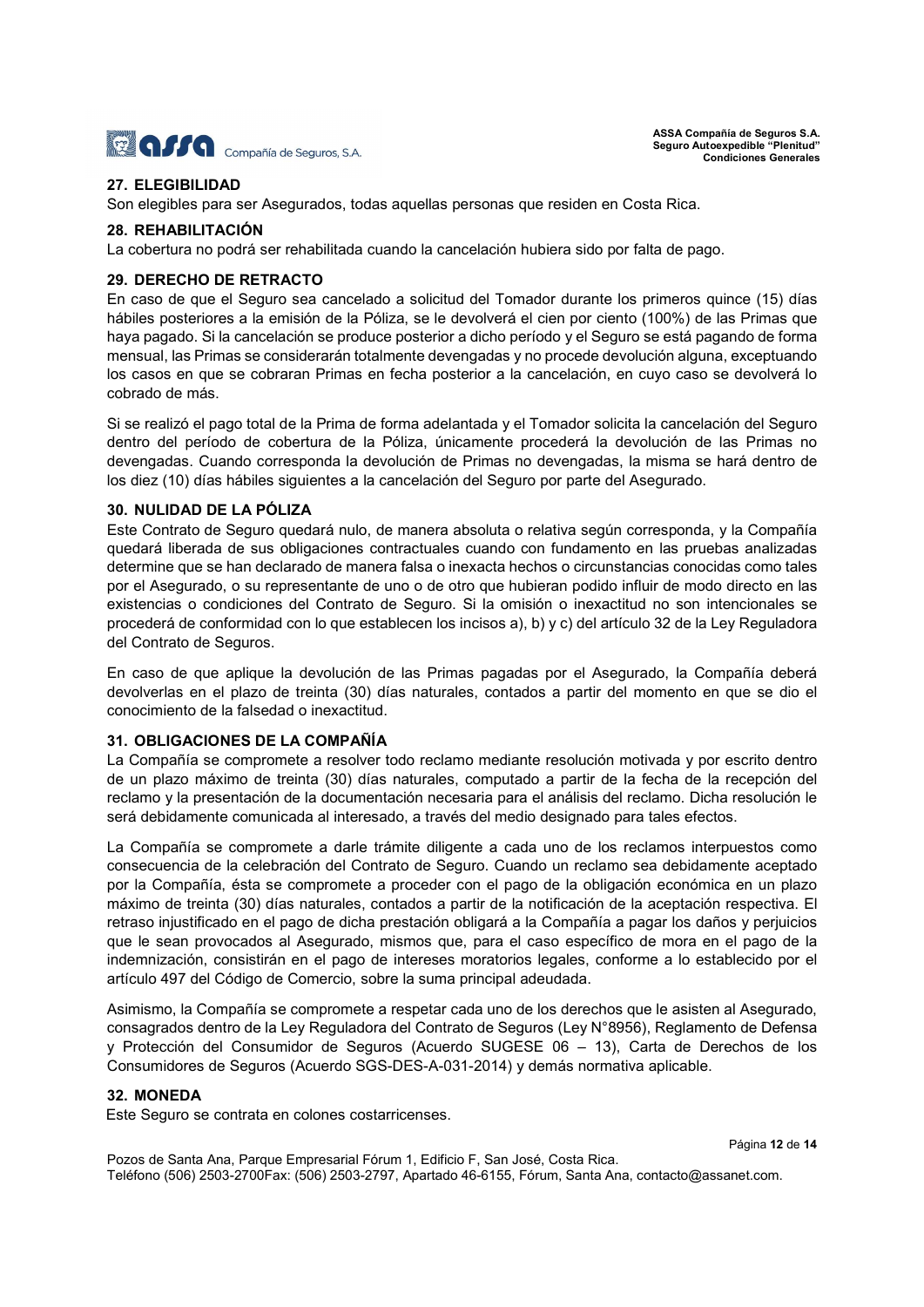

# 33. PROTECCIÓN DE DATOS PERSONALES

La información que en virtud de la celebración del presente Contrato de Seguro sea obtenida por la Compañía, queda tutelada por el derecho a la intimidad y confidencialidad. La Compañía estará obligada a guardar el deber de confidencialidad de la información frente al Asegurado y solo quedará liberada de este deber mediante convenio escrito, diferente del Contrato de Seguro, donde se expresen los fines de levantamiento de la confidencialidad y el alcance de diseminación de los datos.

### 34. LIMITACIÓN POR SANCIONES

La Compañía no estará obligada a pagar reclamos sobre eventos cubiertos bajo esta Póliza cuando dichos pagos pudiesen violar disposiciones normativas internacionales o locales sobre la prevención de los delitos de blanqueo de capitales, lavado de activos, narcotráfico, financiamiento del terrorismo y prevención de la proliferación de armas de destrucción masiva, así como posibles pagos que pudiesen transgredir sanciones económicas y/o comerciales establecidas en leyes o reglamentos internacionales de los que sea parte la República de Costa Rica o aquellas con las que la República de Costa Rica mantiene relaciones diplomáticas o comerciales, incluyendo pero sin limitar la generalidad de lo anterior, los de la Organización de las Naciones Unidas incluyendo el Consejo de Seguridad; de los Estados Unidos de América, Japón, Reino Unido o de la Unión Europea.

En adición, la Compañía no estará obligada a pagar reclamos o en general desembolsar sumas de dinero relacionadas con eventos cubiertos bajo esta Póliza cuando el Tomador, cualquiera de las partes aseguradas o beneficiarias o la persona que, por las causas que fuere paga las primas a la Compañía, incluyendo en el caso de personas jurídicas a sus, accionistas, beneficiarios finales, Directores, Dignatarios, Administradores, Apoderados y Ejecutivos, se encuentre(n) o sean mencionados en alguna de las listas emitidas por la Oficina de Control de Activos Extranjeros (OFAC por sus siglas en inglés) del Departamento del Tesoro de los Estados Unidos o pertenezcan a países incluidos en dichas listas, y/o en cualquier otra lista a nivel mundial que tenga por objeto el establecimiento de medidas para contrarrestar o prevenir el blanqueo de capitales, lavado de activos, el narcotráfico, financiamiento del terrorismo, guerras, y el financiamiento de la proliferación de armas de destrucción masiva.

#### 35. LEGISLACIÓN APLICABLE

Además de las estipulaciones contractuales establecidas en este Seguro, de manera supletoria se aplicarán las disposiciones contendidas en la Ley Reguladora del Mercado de Seguros (Ley N°8653); Ley Reguladora del Contrato de Seguros (Ley N°8956); Ley de Promoción de la Competencia y Defensa Efectiva del Consumidor (Ley N° 7472); Código de Comercio; Código Civil; cualquier otra ley que sea aplicable, así como las reformas o reglamentos que emanen de estas disposiciones legales.

#### INSTANCIAS DE SOLUCIÓN DE CONTROVERSIAS

#### 36. DIFERENCIAS Y CONFLICTOS

Las partes se someten a la jurisdicción de los tribunales de la República de Costa Rica para resolver las controversias o conflictos que surjan a raíz o con motivo de la ejecución o aplicación del presente Contrato. No obstante, lo anterior, las partes podrán convenir de mutuo acuerdo, someter sus controversias a un arbitraje si lo consideran conveniente a sus intereses, de conformidad con la Ley de Resolución Alternativa de Conflictos y Promoción de la Paz Social N. 7727 del 09 de setiembre de 1997. En caso de optar por un arbitraje, las partes conforme a las reglas estipuladas en la citada Ley escogerán o designarán al Tribunal Arbitral, pudiendo recurrir a cualquier centro dedicado a la administración de este tipo de procedimiento que elegirán de común acuerdo.

# COMUNICACIÓN ENTRE LAS PARTES

# 37. COMUNICACIONES Y NOTIFICACIONES

Página 13 de 14 Las notificaciones o comunicaciones relacionadas con este Seguro, serán remitidas por la Compañía directamente al Asegurado a través de medios de comunicación a distancia, que permitan guardar, recuperar, reproducir fácilmente sin cambios la información y demostrar la entrega de la información exigida